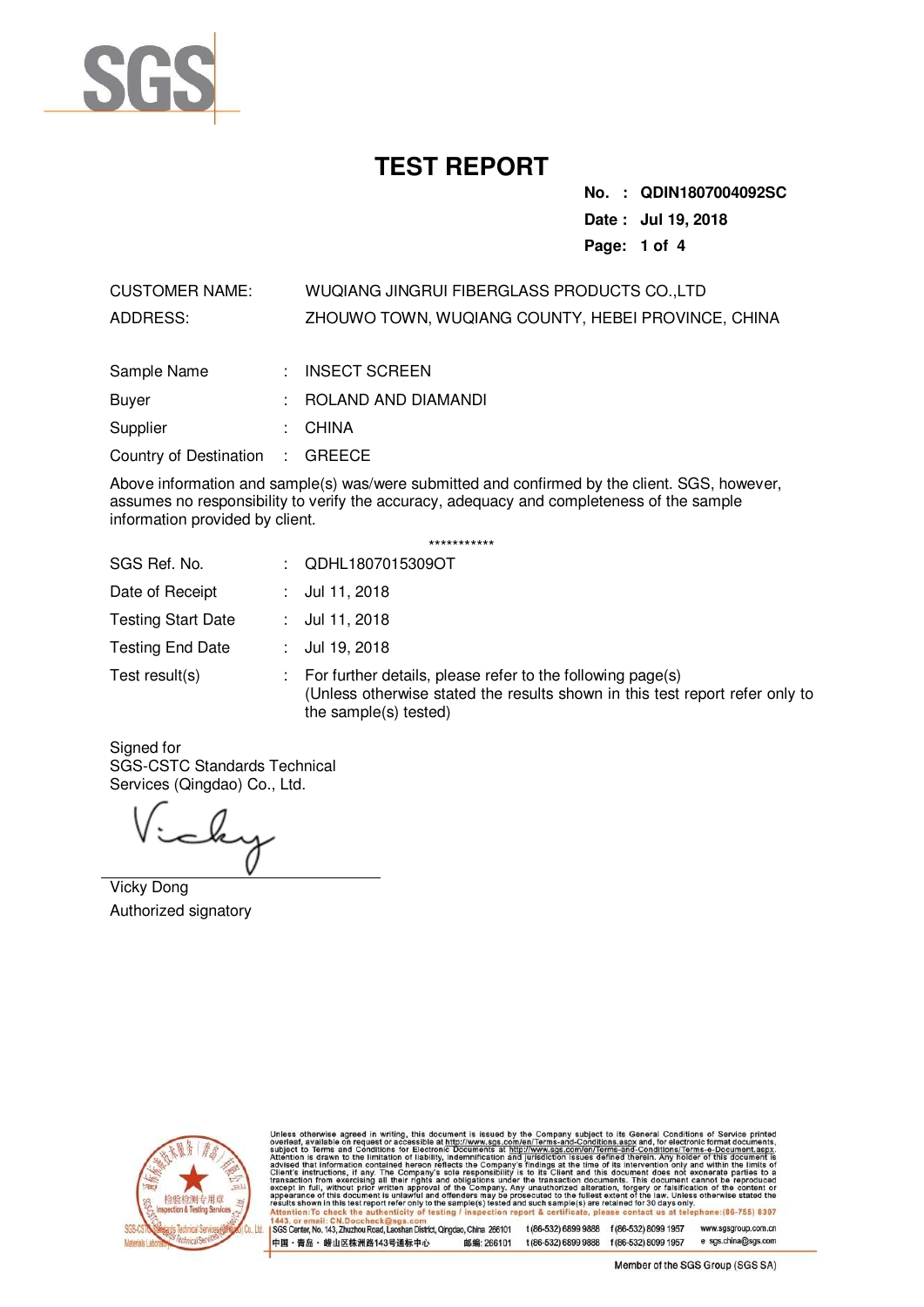

**No. : QDIN1807004092SC Date : Jul 19, 2018 Page: 2 of 4** 

Summary of Results:

| No. | Гest Item            | Test Method                 | Result     | Conclusion |
|-----|----------------------|-----------------------------|------------|------------|
|     | Light Ageing Test-UV | ISO 4892-3:2016 Cycle1 &    |            |            |
|     | Exposure             | ISO 105-A02:1993/Cor.2:2005 | See result |            |

Pass : Meet the requirements; Note:

Fail : Does not meet the requirements;

/ : Not Apply to the judgment.

Original Sample Photo:





Unless otherwise agreed in writing, this document is issued by the Company subject to its General Conditions of Service printed overleaf, available on request or accessible at http://www.sgs.com/en/Terms-and-Conditions.se

SGS Center, No. 143, Zhuzhou Road, Laoshan District, Qingdao, China 266101 t (86-532) 6899 9888 f (86-532) 8099 1957 www.sgsgroup.com.cn 中国·青岛·崂山区株洲路143号通标中心 邮编: 266101 t(86-532) 6899 9888 f(86-532) 8099 1957 e sgs.china@sgs.com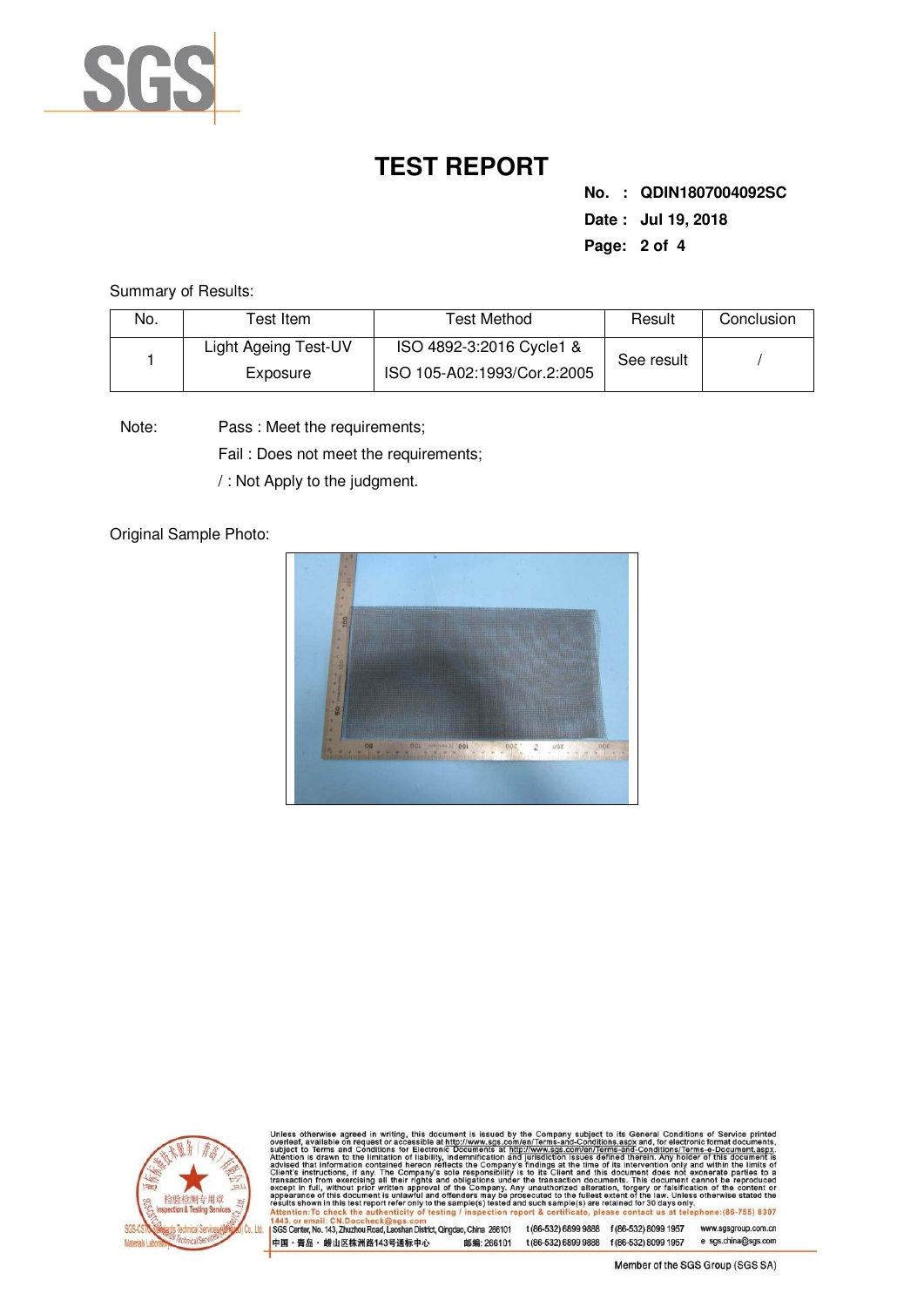

**No. : QDIN1807004092SC Date : Jul 19, 2018 Page: 3 of 4** 

Test Item: Light Ageing Test-UV Exposure

Sample Description: See photo

Test Method: ISO 4892-3:2016 Cycle1 & ISO 105-A02:1993/Cor.2:2005

Test Condition:

Exposure cycle:

ISO 4892-3:2016 cycle 1

Lamp type: UVA-340

8h UV at (60±3)℃ BPT, 0.76W/(m<sup>2</sup>•nm)@340nm

4h condensation at (50±3)℃ BPT

Exposure duration: 48h

Test Result:

| Sample | Grey scale |  |
|--------|------------|--|
|        |            |  |
| 2#     |            |  |
| 3#     |            |  |

Note: According to ISO 105-A02:1993/Cor.2:2005, the grey scale was determined under the D65 standard light, with scale 5 as the best and scale 1 as the worst.



is otherwise agreed in writing, this document is issued by the Company subject to its General Conditions of Service print, available on request or accessible at http://www.sgs.com/en/Terms-and-Conditions/Terms-e-Document.a at telephone: (86-755) 8307 esting ct us

www.sgsgroup.com.cn SGS Center, No. 143, Zhuzhou Road, Laoshan District, Qingdao, China 266101 t (86-532) 6899 9888 f (86-532) 8099 1957 中国·青岛·崂山区株洲路143号通标中心 邮编: 266101 t(86-532) 6899 9888 f(86-532) 8099 1957 e sgs.china@sgs.com